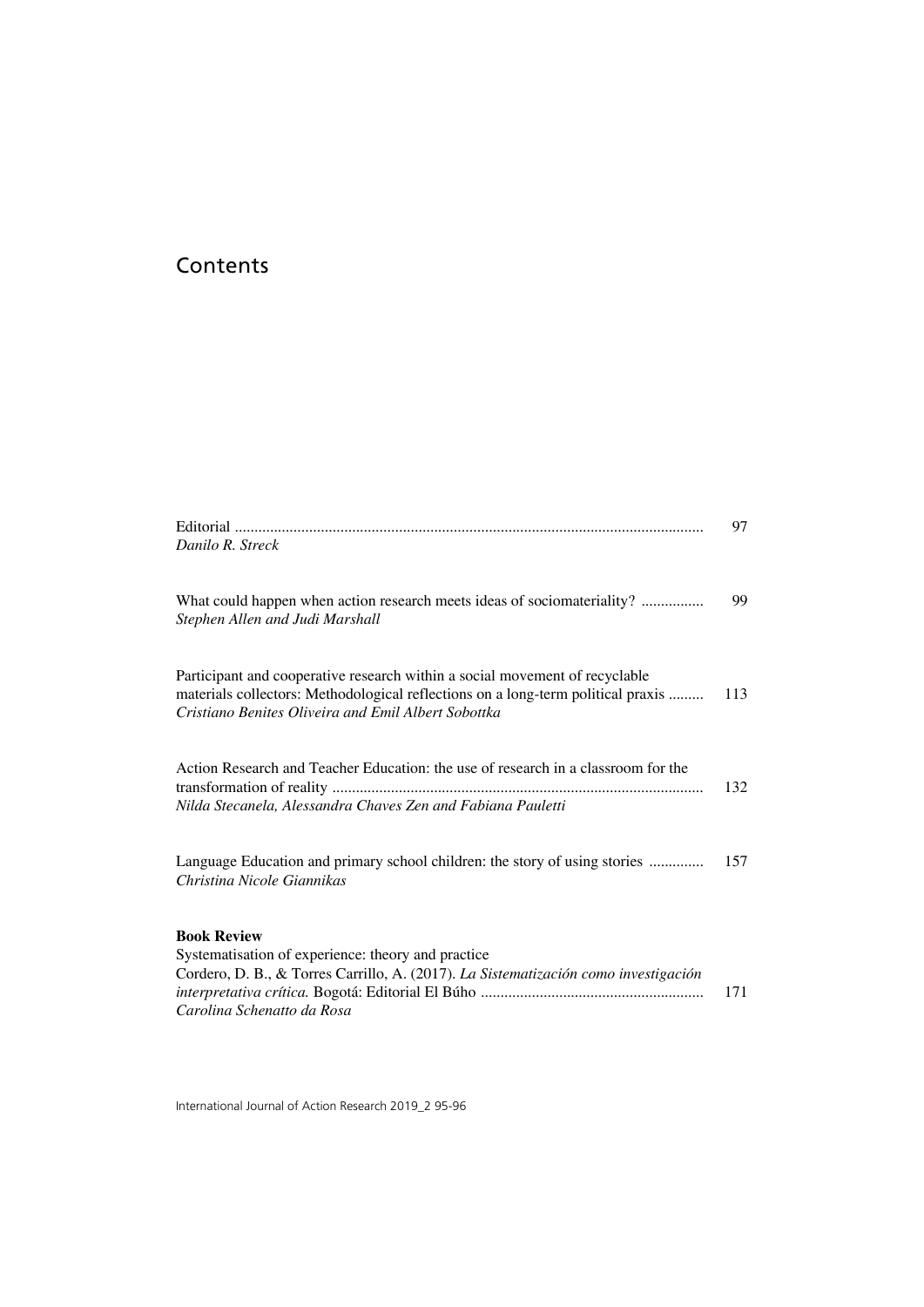## **Call for papers**

|                                                                              | 175 |
|------------------------------------------------------------------------------|-----|
| Special issue of the International Journal of Action Research as part of the |     |
| Conference to take place in San Sebastian in 2020                            |     |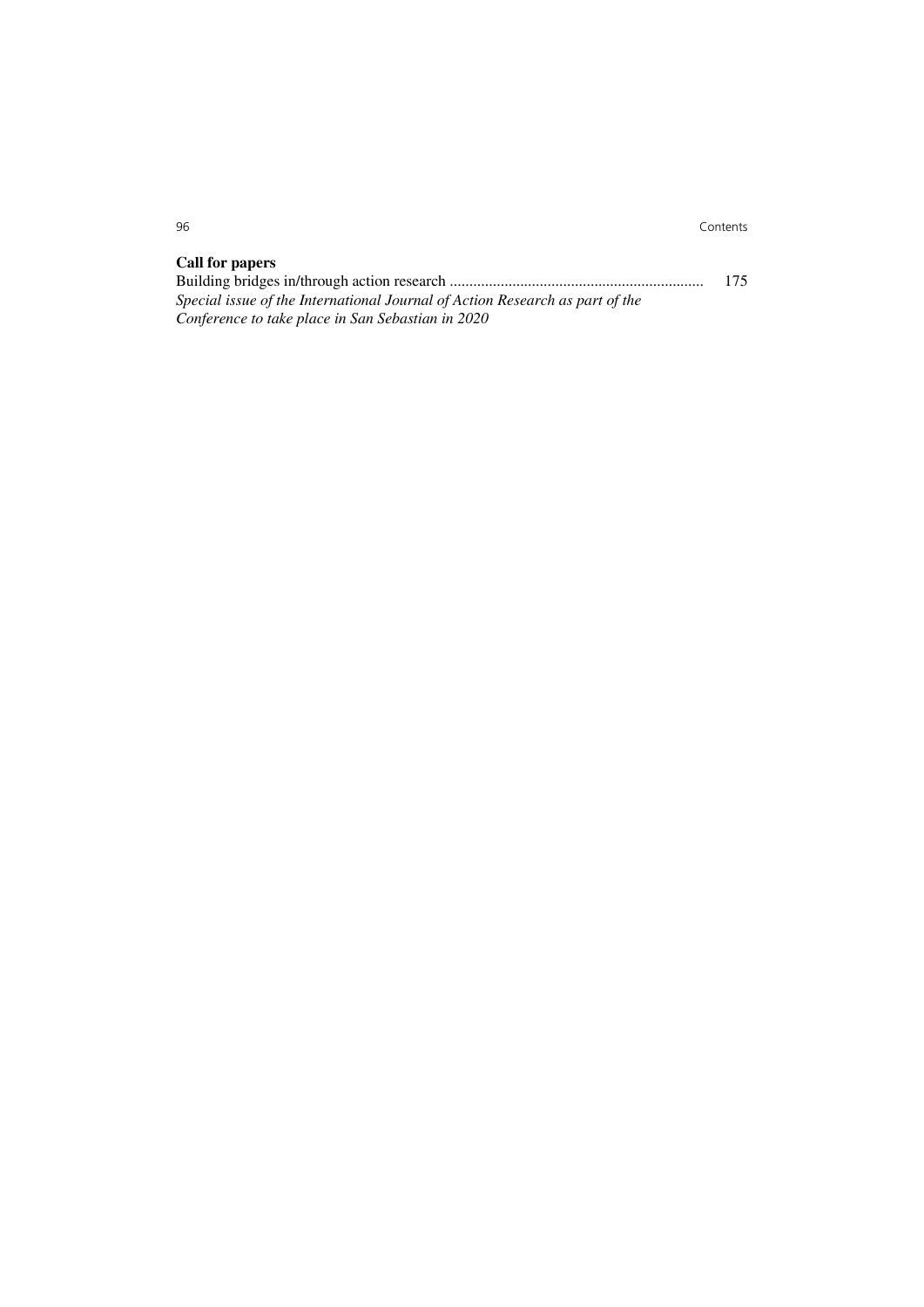# What could happen when action research meets ideas of sociomateriality?

## *Stephen Allen and Judi Marshall*

#### **Abstract**

Action research in its various forms highlights the interactional and relational ways in which research and knowledge become socially produced *with* people, with intentions of positively transforming realworld relations. In parallel, there is a growing interest in organisational research informed by the field of Science and Technology Studies, about the potential significance of matter to understanding how processes of researching interact with the world. By experimenting with connections to debates about sociomateriality, this paper explores what implications there might be for understanding and performing action research, especially given that action researchers are often values-oriented and attached, and acknowledge that they want to change material issues.

**Keywords**: action research, affordance, matter, sociomaterial, sustainability

#### **Qué podría pasar cuando la investigación-acción se reúne con las ideas de socio-materialidad?**

#### **Resumen**

La investigación-acción en sus diversas formas resalta los caminos de interacción y relación en donde la investigación y el conocimiento se convierten socialmente producidos *con* personas, con intenciones de transformar positivamente las relaciones del mundo real. Paralelamente, existe un creciente interés en la investigación organizacional informada por el campo de Estudios de Ciencia y Tecnología, sobre el significado potencial de la materia para comprender cómo los procesos de investigación interactúan con el mundo. Al experimentar conexiones con los debates sobre la sociomaterialidad, este documento explora qué implicaciones puede tener para comprender y realizar una investigación-acción, especialmente dado que los investigadores-acción a menudo están unidos y orientados en valores, y reconocen que desean cambiar los asuntos materiales.

**Palabras clave**: Investigación-acción, *affordance*, materia, sociomaterial, sostenibilidad.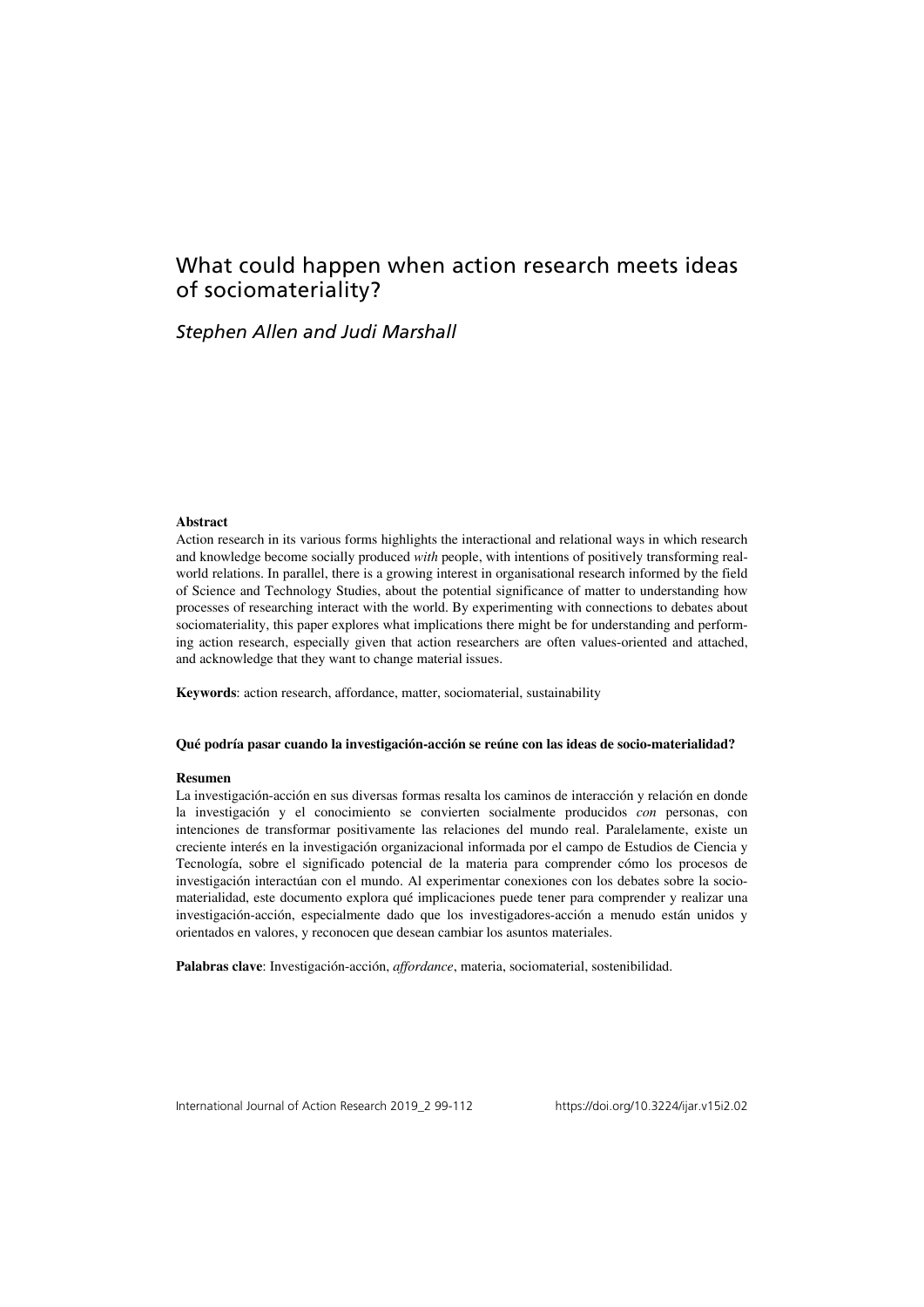### Introducing attentions and purposes

Action research involves co-producing knowledge and action to positively transform realworld relations (e.g. Bradbury 2015; Cooke & Wolfram Cox 2005). This article considers how debates in the field of Science and Technology Studies (STS) (e.g. Barad 2007, 2013; Law 2004; Orlikowski & Scott 2008) can help to develop a perspective of action research as materially as well as socially (co)produced. In particular, we draw on the concept of 'affordances' (Bloomfield, Latham, & Vurdubakis 2010; Hutchby 2001; Jarzabkowski & Pinch 2013) to explore how action researchers can be critically and reflexively aware of ways that sociomaterial relations can shape possibilities for action.

This paper is offered in the service of fostering organisational and societal change for sustainability. We understand action on sustainability is imperative so that future generations of humans and non-human species can flourish together on the Earth. At these times of, to us, profound environmental crisis (e.g. IPCC 2018; Steffen et al. 2015), we are acutely aware of the limitations of offering yet another *damned* journal article. But we find articles valuable when they prompt us to feel surprised about aspects of being and researching that we might have taken-for-granted, making us pause to consider other possibilities for action. So, by developing a sociomaterial perspective we want to attempt to extend visibility on the significance of matter to the relations involved in action researching.

We believe that developing a sociomaterial perspective is vital for action researchers, particularly those who are values-oriented and attached, as material relations matter. We assume that paying attention to emergence and interdependence are crucial for creating change with integrity, which means that action researching requires systemic ways of thinking, acting and being (Burns 2007; Flood 2010; Marshall 2016; Wilson, Walsh, & Bush 2018). Consequently, sociomateriality can offer possibilities for action researchers to develop congruent ontologies which are defined by relationality and interconnectivity, because we cannot change the world without transforming and being transformed by matter. How we make and reproduce 'boundaries' between ourselves and matter is a fundamental concern (Midgley 2000). We are responsible to matter, especially in connection with climate change and loss of biodiversity. By understanding matter as active in creating our understanding, and so significant for fostering critical action, we hope to help to enrich debates about implications of sociomaterial relations in action researching.

### Positioning contributions within action research debates

Action research is a 'family' label applied to a richly diverse range of approaches (Bradbury 2015; Cooke & Wolfram Cox 2005; Reason & Bradbury 2001, 2008). Whilst there is no one 'it', we are drawn to key characteristics in formulations of action research which foreground being in the service of human and ecological flourishing.

In a seminal contribution to action research debates, Reason and Torbert describe an 'action turn' in social research generally as involving a need to develop knowledge that relates to "a practical knowing embodied in the moment-to-moment action of each researcher/ practitioner" (2001, p. 7). This turn or paradigm is positioned as contrasting significantly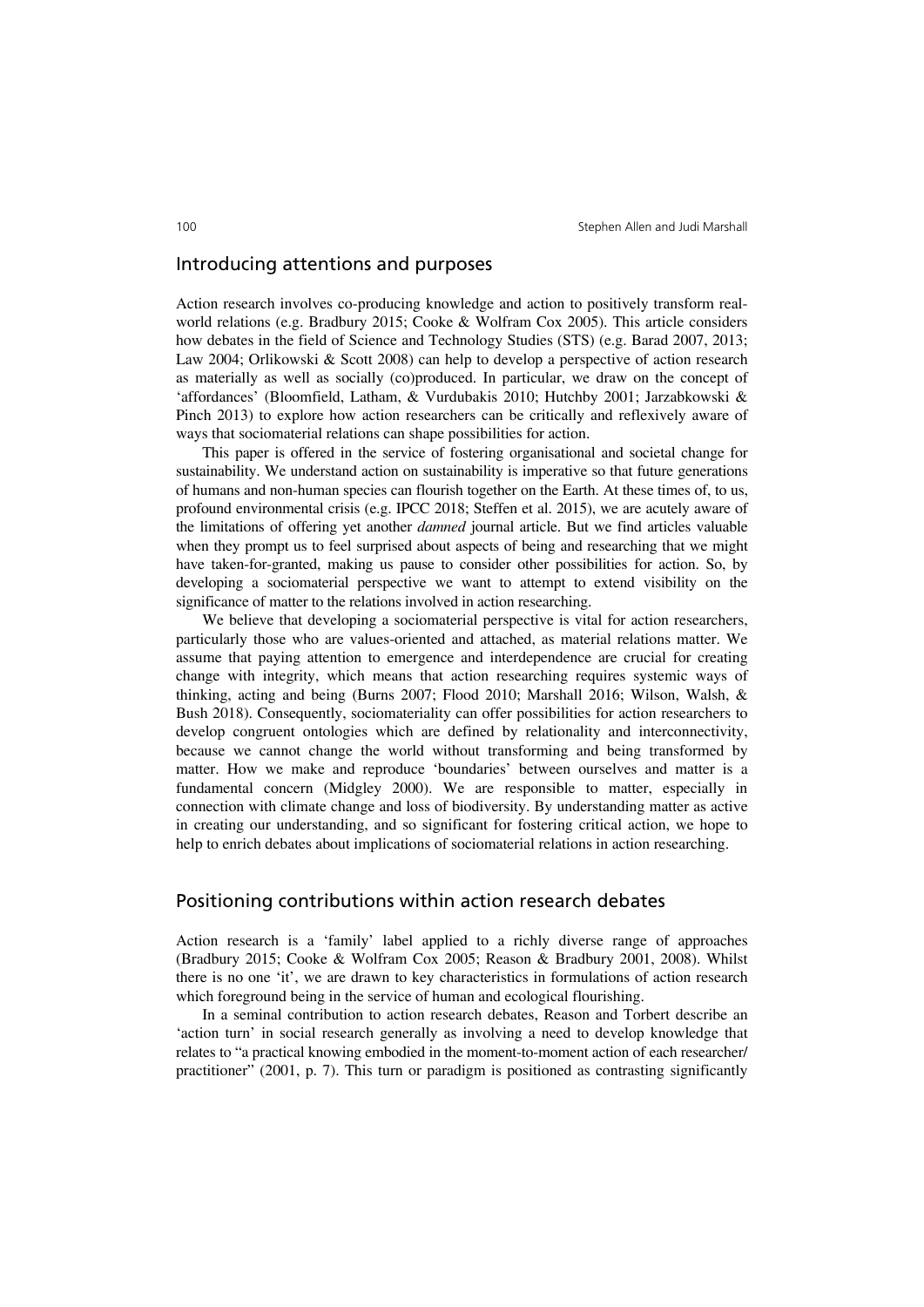# Participant and co-operative research within a social movement of recyclable materials collectors

Methodological reflections on a long-term political praxis<sup>1</sup>

## *Cristiano Benites Oliveira and Emil Albert Sobottka*

#### **Abstract**

This article presents methodological reflections on a participant research within the National Movement of Recyclable Materials Collectors (MNCR) in Brazil. It emphasises methodological aspects of the researchers' long-term participation in the process of questioning and denaturalising of political, social, and economic inequalities by the collectors, understood as subjects of their selforganisation. It addresses quality criteria for long-term participant research, and the role of the scholar in the tension between engaging in social movement and being an integral part of academic life. The development of a master's thesis and of a doctoral dissertation between 2010 and 2016 sets the background. This article is a systematisation of the hermeneutic practice focusing on the research relations and processes of sharing of meanings between actors and researcher, aiming at the improvement of the subjects' political praxis.

**Keywords**: recyclable materials collectors, praxis, reflexivity, denaturalisation of inequalities*.*

#### **Investigación participante y cooperativa dentro de un movimiento social de recolectores de materiales reciclables. Reflexiones metodológicas sobre una praxis politica a largo plazo**

#### **Resumen**

l

Este artículo presenta reflexiones metodológicas sobre una investigación participante dentro del Movimiento Nacional de Recolectores de Materiales Reciclables (MNCR) en Brasil. Enfatiza los aspectos metodológicos de la participación a largo plazo de los investigadores en el proceso de cuestionamiento y desnaturalización de las desigualdades políticas, sociales y económicas por parte de los recolectores, entendidos como sujetos de su autoorganización. Aborda los criterios de calidad para la investigación participante a largo plazo y el papel del académico en la tensión entre participar en el movimiento social y ser parte integral de la vida académica. El desarrollo de una tesis de maestría y una tesis doctoral entre 2010 y 2016 establece el telón de fondo de la reflexión. Este artículo es una sistematización de la práctica hermenéutica centrada en las relaciones de investigación y los procesos de intercambio de significados entre actores e investigadores, con el objetivo de mejorar la práctica política de los sujetos.

**Palabras clave**: recolectores de materiales reciclables, praxis, reflexividad, desnaturalización de las desigualdades.

<sup>1</sup> Translated by Gustavo Matiuzzi de Souza.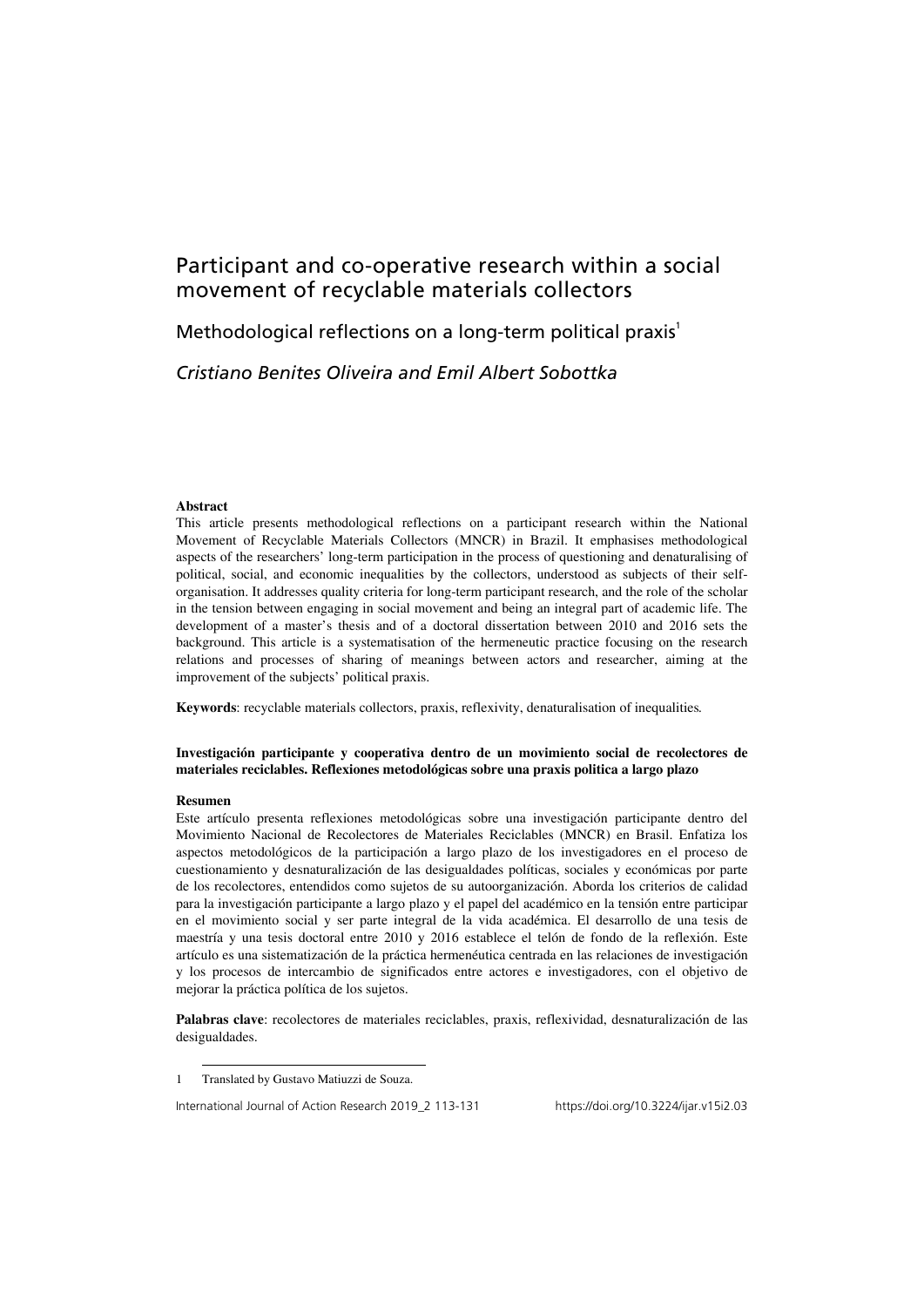### Introduction

In this article we seek to report our participation in the National Movement of Recyclable Materials Collectors (MNCR) in Brazil. Through a praxis of socio-political organisation, collectors of recyclable materials sought to denaturalise political, economic, and social inequalities, to legitimise their activity as a dignified and socially relevant occupation, as well as to constitute for themselves spaces of autonomy. The intention is to present methodological aspects of the process of militant participation, done simultaneously with academic activities, in a long-term strategy.

The use of materials discarded as 'junk' by people living in poverty and misery in Brazil was gradually transformed from the 1980s into an alternative occupation, although precarious, for a growing contingent of people. As material recycling became industry-wide and became thematic (concerning environmental protection), the activity of picking, sorting, and reselling materials started to provide a small income. With the support of civil entities, various groups began to organise themselves in the form of associations and cooperatives, some of them formalised, others only as solidarity bonds (Bortoli 2013). A significant number of people were already living in this activity even before there was an official policy for the reuse of solid waste, created in 2010 (Souza et al. 2014; De Lorena Diniz Chaves et al. 2014). In the wake of the organisation process of this population, the National Movement of Recyclable Materials Collectors was created in 2001, in a congress that gathered more than 1700 collectors from different parts of Brazil (Pereira & Goes 2016; Fergutz et al. 2011).

The importance of deepening the methodological discussion stems from the fact that, in the field of Social Sciences, scholars engaged in practices of long-term social transformation still find difficulties in methodological terms to account for their own praxis in assisting in the thematisation and understanding of social problems experienced by sectors of the population. This difficulty derives from the classic, rigid separation between the subject of the research activity and the object to be researched, as inherited from the positivist tradition. However, there are consolidated methodological paths that break with this separation. These paths are systematised participant methodologies within, among others, the social and education sciences (Brandão & Streck 2006; Torres Carrillo 2010). The participant methodology becomes applicable in a satisfactory way insofar as it allows to interpret the relations established between researchers and researched, contributing to the improvement of both praxis and research itself.

We use here empirical data of a master's thesis and a doctoral dissertation (Oliveira 2010; 2016). Both the synthesis of performance experiments and the theoretical and methodological categories of interpretation of the empirical data seek to provide an understanding of the effects of co-operation on the strategic reflections established between researchers and collectors. It is hoped that they will contribute to the consolidation of a critical and reflexive field of study of situations, in which economic, political, and social strategies are shared between the militant-researcher and the social movement in which he/she participates.

To account for this synthesis, the article is structured as follows: first, we address some assumptions and quality criteria of participant and co-operative research. Second, we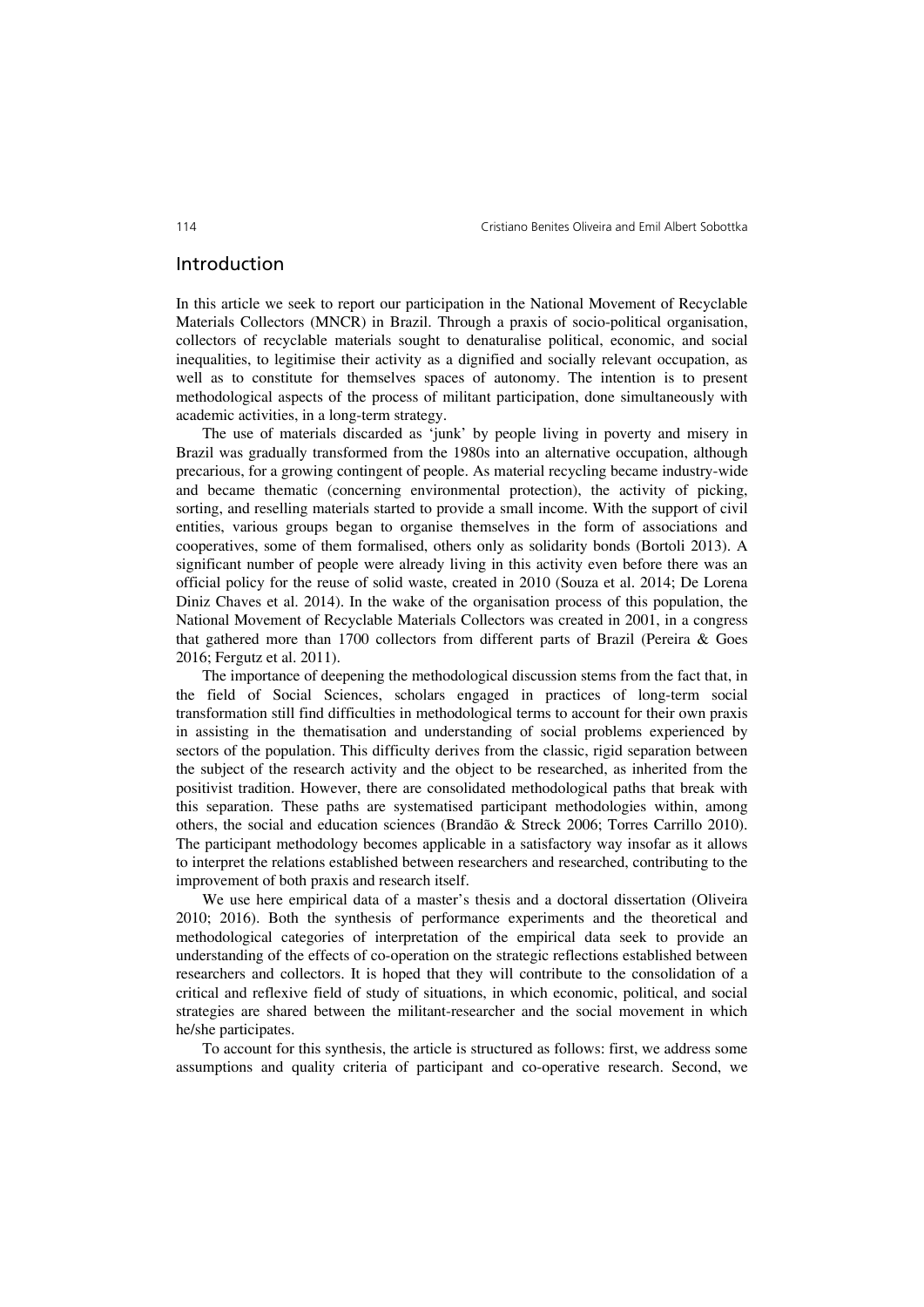## Action Research and Teacher Education: the use of research in a classroom for the transformation of reality

## *Nilda Stecanela, Alessandra Chaves Zen, and Fabiana Pauletti*

#### **Abstract**

This text aims to provide reflections on an education-investigation experience within a continuing education course for teachers of public schools in a municipality located in the region of the state of Rio Grande do Sul, Brazil. The object of this course involved the use of classroom research as a pedagogical tool, which was developed in an action research perspective. The participants of the course were challenged to develop investigative skills on daily school life, based on the construction and development of a research project focused on the concerns related to their contemporary teaching practices. The analysis of the modes of reception and appropriation of those involved in the research, and expressed in the materials produced, suggests how difficult it is to exercise the passage from naive to epistemological consciousness through criticality. This element reinforces the importance of the process of reflection-action-reflection in the teacher's education and his/her performance.

**Keywords**: teacher education, action research, research in the classroom, reception and appropriation.

#### **Investigación-Acción y formación docente: el uso de la investigación en un aula para la transformación de la realidad**

#### **Resumen**

Este texto tiene como objetivo proporcionar reflexiones sobre una experiencia de investigación educativa dentro de un curso de educación continua para maestros de escuelas públicas en un municipio ubicado en la región del estado de Rio Grande do Sul, Brasil. El objetivo de este curso involucró el uso de la investigación en el aula como herramienta pedagógica, que se desarrolló en una perspectiva de investigación- acción. Los participantes del curso fueron desafiados a desarrollar habilidades investigativas sobre el cotidiano escolar a partir de la construcción y el desarrollo de un proyecto de investigación centrado en las inquietudes relacionadas con sus prácticas docentes contemporáneas. El análisis de los modos de recepción y apropiación de los involucrados en la investigación y expresados en los materiales producidos sugiere lo difícil que es el ejercicio del paso de la conciencia ingenua a la conciencia epistemológica a través de la criticidad. Este elemento refuerza la importancia del proceso de reflexión-acción-reflexión en la formación y en la actuación docente.

**Palabras clave**: formación docente, investigación-acción, investigación en el aula, recepción y apropiación.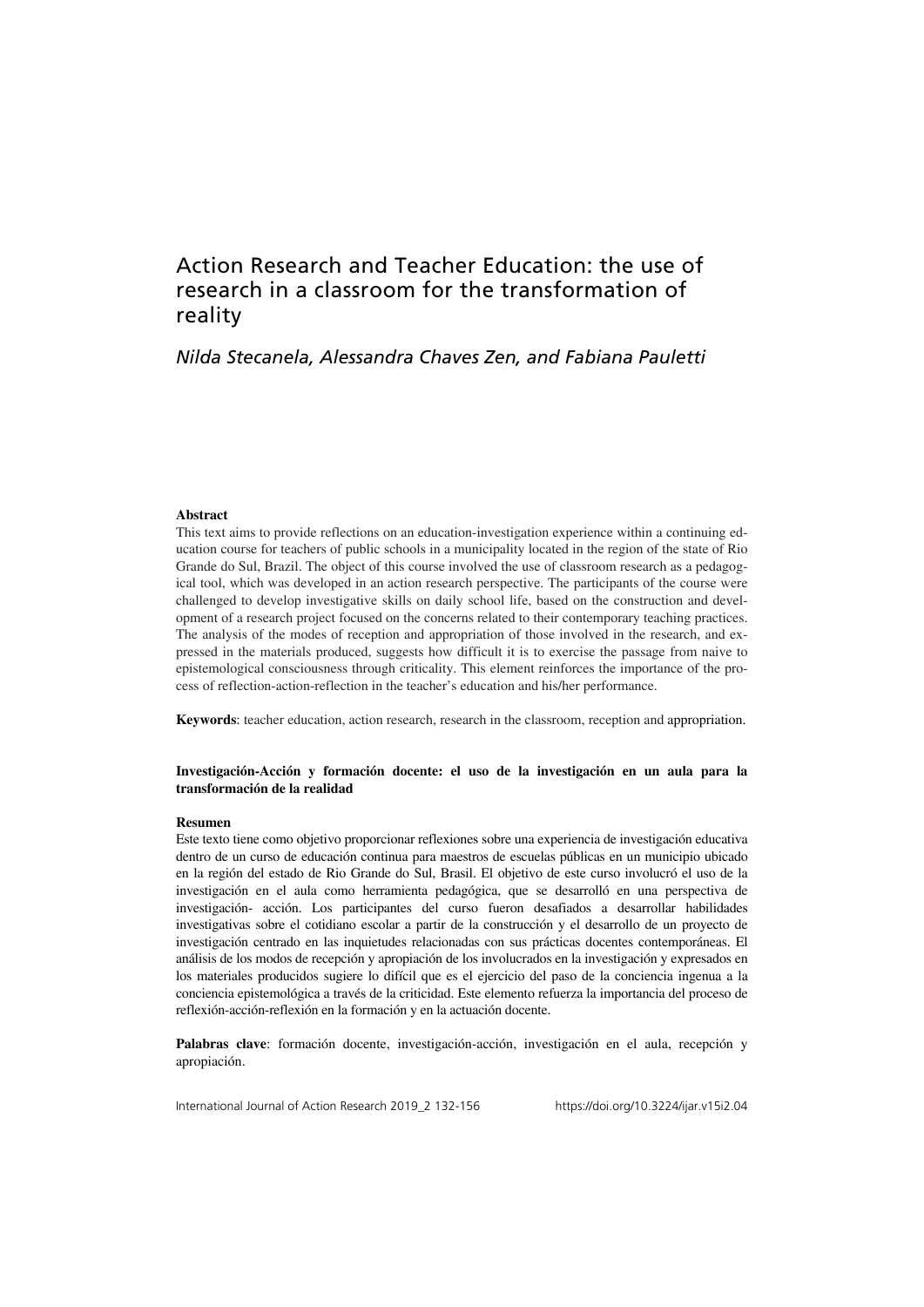### Introduction

The use of research in teacher education has the potential to promote the transformation of reality as it challenges us to *think right*, an attitude that Paulo Freire (2014) associates with *thinking about*, in other words, the process of reflection on the practice from the gradual overcoming of naive consciousness, towards the critical and epistemological consciousness.

The formative process triggered by the adoption of research in the classroom as teaching methodology moves the teaching trajectory and the school experience with possibilities to develop, respectively, *research on the teacher and research on the student*, precepts defended by Pedro Demo.

By means of the investigative skills offered by the presence of *research as an educational principle* in the school, both teachers and students are involved in a posture of openness to the construction of knowledge and the constitution of knowledge, based on the analysed realities, whether they are those that refer to the phenomena of daily life, or those related to the cultural and scientific legacy historically built by humanity. In addition, the problematic and unhappy posture in relation to victimising, blaming and immobilising images covered in *cultures of complaint* (Stecanela 2018), which commonly cross-link the pedagogical relationship, can give other contours to contemporary teaching practices and experiences.

The use of research in the classroom as a pedagogical tool can awaken students' interests in investigating problems of the context in which they are inserted, leading to a polarised education with social demands (Deboer 2006; Alake-Tuenter et al., 2012). The cultivation of students' concerns signals an educational process in which the knowledge base already built acts as an input to problematise the investigation context, formulate problems and research hypotheses towards the construction of new knowledge. And action research is imperative in this formative process, because it allows teachers in training, as well as teacher educators, the constant and systematic opportunity to reflect, implement and improve teaching practice in *praxis* (Tripp 2005).

Faced with this threshold, some questions emerge: To what extent do the teachers' conceptions of the challenges that accompany the contemporary school influence their ways of perceiving and intervening in the daily practice of teaching? How can we give visibility to the affirmative practices carried out inside the school and, often, silenced by the fanfare of the discourses of reproduction of the moaning that paralyses the possibilities of the transformation of reality? How can we involve the group of teachers of the school in the reflection on the practice itself, in order to contemplate the advances and to overcome the evidenced needs? Drawing from these questions and a set of other questions that were part of the process that triggered the education and the investigation, this text seeks to systematise some results.

The research described here is the result of a partnership between the University of Caxias do Sul (UCS) and the Education Department of a municipality in the state of Rio Grande do Sul, Brazil, for an extension course for teachers of Basic Education, lasting 40 hours. The object of the course involved the use of research in the classroom as a pedagogical tool, which was developed in an action research perspective, aiming at the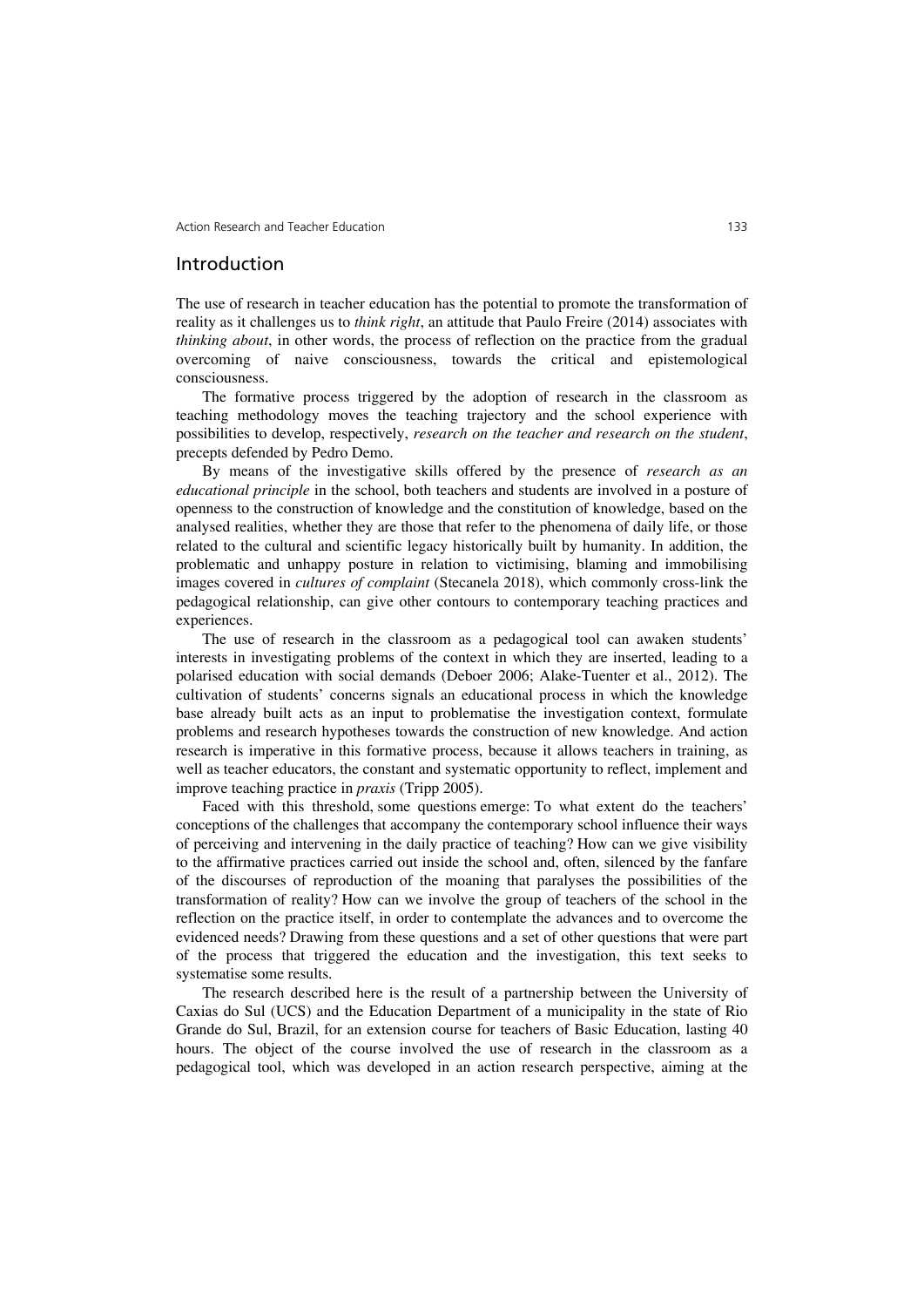# Language Education and primary school children: the story of using stories

## *Christina Nicole Giannikas*

#### **Abstract**

The present study concentrates on the development of interactive skills in the L2 and the pedagogical aspects of Young Language Learners' (YLLs) through the use of story telling. Such an approach reveals the benefits of encouraging creativity in learning and, as a result, captures the dynamics of the classroom and the progress of the learner. The data derives from an Action Research study carried out as part of a longitudinal study in South Western Greece, where storytelling is a neglected language learning source. The research concentrates on YLLs of a Beginners level, aged 7-9 years old. The results show the advantageous use of Action Research as a tool of intervention to apply necessary change in language teaching contexts.

**Key words**: action research, language education, early language learning, storytelling

#### **Educación lingüística y niños de la escuela primaria: la historia del uso de historias**

#### **Resumen**

El presente estudio se concentra en el desarrollo de habilidades interactivas en la L2 y los aspectos pedagógicos de Jóvenes Aprendices de Lenguaje (YLLs, por sus siglas en inglés) mediante el uso de la narración. Este enfoque revela los beneficios de fomentar la creatividad en el aprendizaje y, como resultado, capturar la dinámica del aula y el progreso del alumno. Los datos derivan de un estudio de Investigación-Acción realizado como parte de un estudio longitudinal en el Suroeste de Grecia, donde la narración es una fuente de aprendizaje de idiomas descuidada. La investigación se concentra en el nivel de YLLs para el nivel de principiantes, con edades entre 7-9 años. Los resultados muestran el uso ventajoso de la Investigación-Acción como una herramienta de intervención para aplicar los cambios necesarios en los contextos de enseñanza de idiomas.

**Palavras clave**: investigación acción, educación lingüística, aprendizaje temprano de idiomas, narración de histórias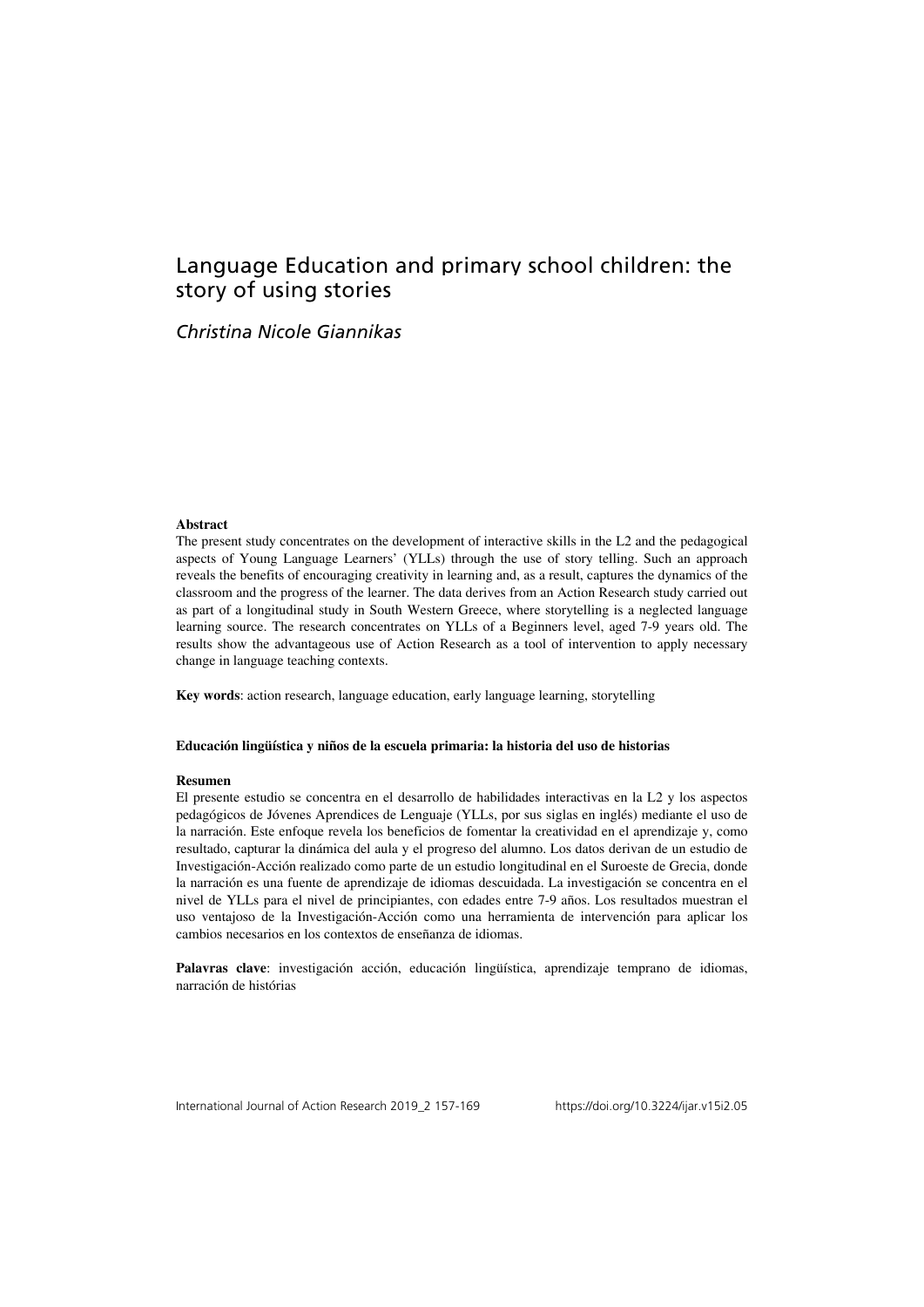### Introduction

Using stories, in any educational context, is undoubtedly beneficial and rich in pedagogical potential. In language education, the use of stories has been argued to be an effective language learning tool that meets the cognitive, emotional and psychological demands of the Young Language Learner (YLL). Stories offer children meaningful experiences that their imagination can relate to and, as Fillmore and Snow (2000) have argued, can sustain and enhance foreign language growth. Additionally, using stories in the language classroom gives teachers the unique opportunity to provide their YLLs with the motivation to play with language while building an appreciation of its sounds and meaning of words (Rubin & Wilson 1995). The fact that children are familiar with the nature of stories from their L1, makes the process a positive introduction to foreign language education, provided that it is presented in a context YLLs are familiar and comfortable with (Brewster, Ellis & Girard 2002). Despite the positive outcomes that occur when storytelling is included in language education, many contexts do not include it in their curriculum, particularly in teacher-centred educational settings. The objectives of the present study are to 1) define the current language learning situation within the Greek context due to the complexities embedded in teacher-centred approaches in the YLL classroom, and 2) investigate the potential of introducing change through practitioner inquiry and reflections. More specifically, the focus of this article will be on storytelling as a student-centred teaching tool, where there will be a display of the background of storytelling, followed by the implementation of Action Research (AR) and the extent to which the methodology has broadened the potential of storytelling in the YLL classroom.

### A Story telling Background

The art of storytelling is known to be as old as time, and is a form of an oral tradition found in all cultures (Nikolov, Mihaljević Djigunović, Mattheoudakis, Lundberg & Flanagan 2007). By including stories in language learning, the power of oral conversations may be exceeded (Dickinson, Griffith, Golnkoff & Hirsh-Pasek 2012) therefore, it is no surprise that stories are preferred by a number of language teachers since they help create a motivating environment, and encourage YLLs to use their imagination and learn while having fun.

The approach of the storyteller could provide a rich literature experience and encourage oral language development (Isbell, Sobol, Lindaeur & Lowrance 2004) while also prompting students to step out of their comfort zone and engage themselves in the literature and culture of the target language. In agreement with this, Nikolov et al. (2007) states that an early and regular exposure to stories can help YLLs enrich their schemata and interpret new information and experiences. Researchers such as Krashen (1981), Zdorenko and Paradis (2007) have reached the conclusion that L2 learning occurs when the input is meaningful, interesting and comprehensible. Furthermore, the comprehensible and meaningful input that stories provide helps activate the Language Acquisition Device (LAD), a hypothetical tool in the brain that helps children learn and understand language (Chomsky1968). According to Krashen (1981, 1993), learners become able to induce language elements from the data they receive, meaning that storytelling stimulates phonology, syntax, morphology, semantics and